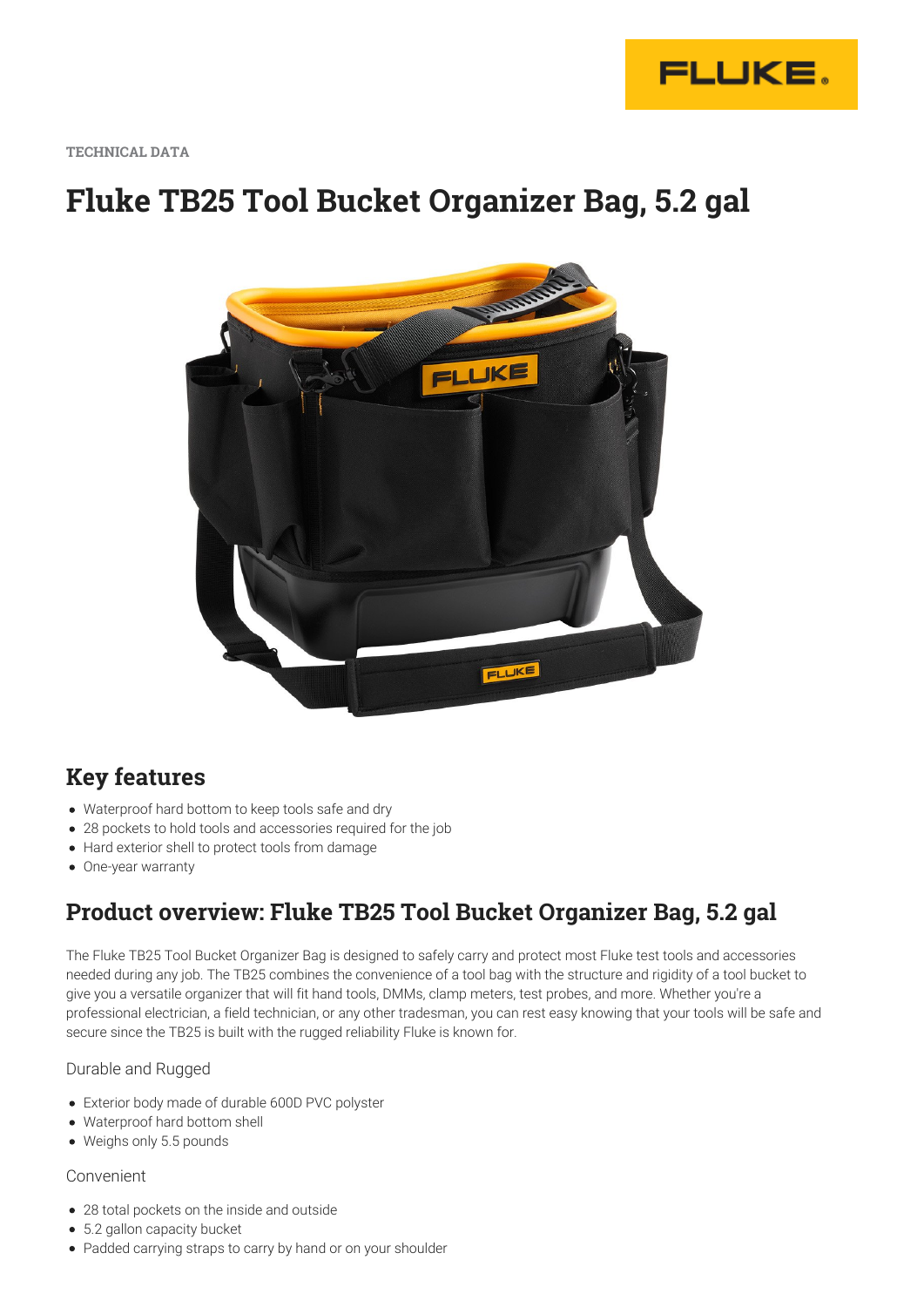

Cases As Tough As Your Fluke Tools

## **Specifications: Fluke TB25 Tool Bucket Organizer Bag, 5.2 gal**

| <b>Key Features</b>  |                                         |
|----------------------|-----------------------------------------|
| Dimensions (HxWxD)   | 425 x 305 x 330 mm (16.75 x 12 x 13 in) |
| Net weight           | 2.49 kg (5.5 pounds)                    |
| Storage compartments | 19 interior, 9 exterior pockets         |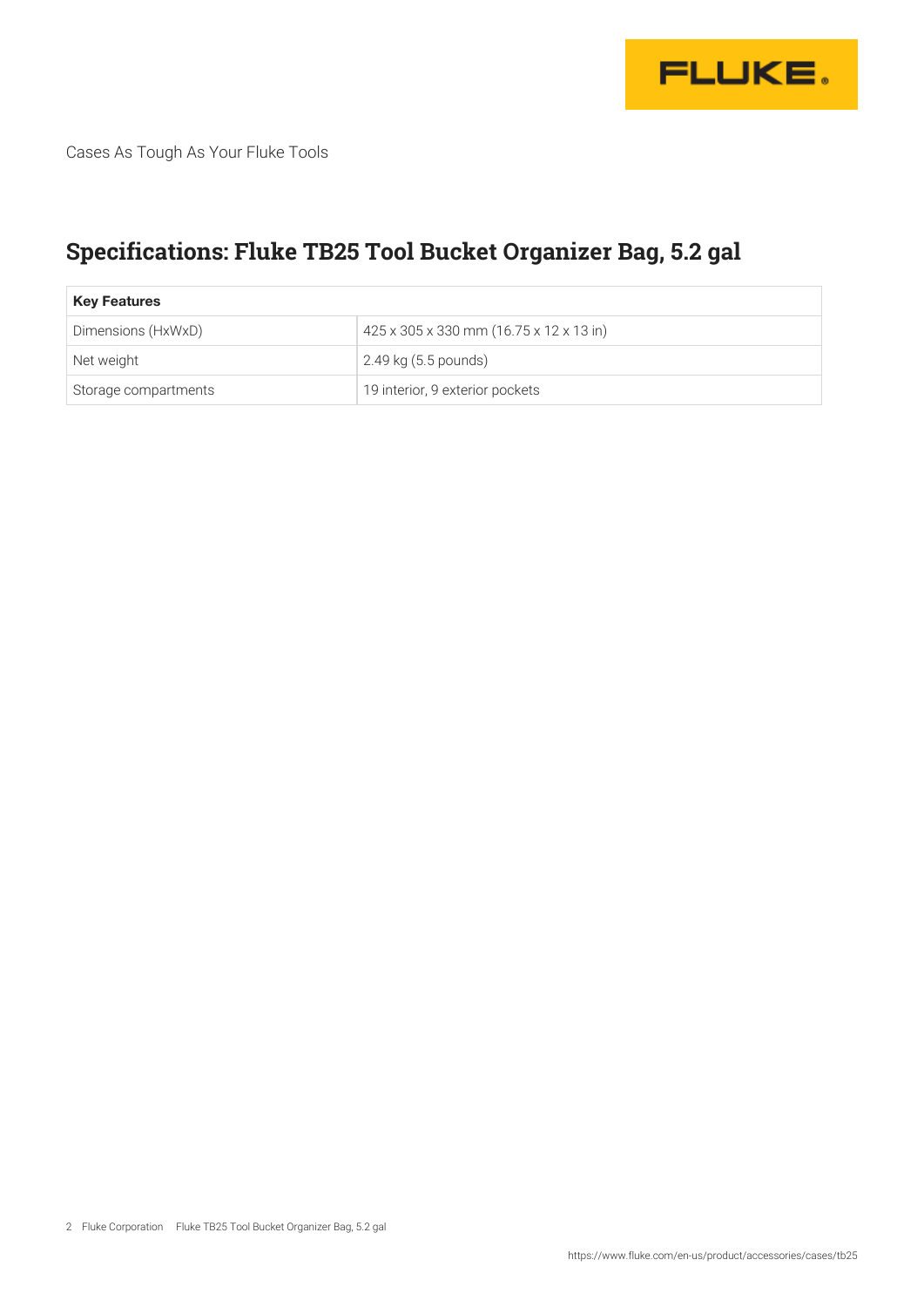

## **Ordering information**



### **Fluke TB25 Tool Bucket Organizer Bag, 5.2 gal**

Fluke TB25 Tool Bucket Organizer Bag, 5.2 gal